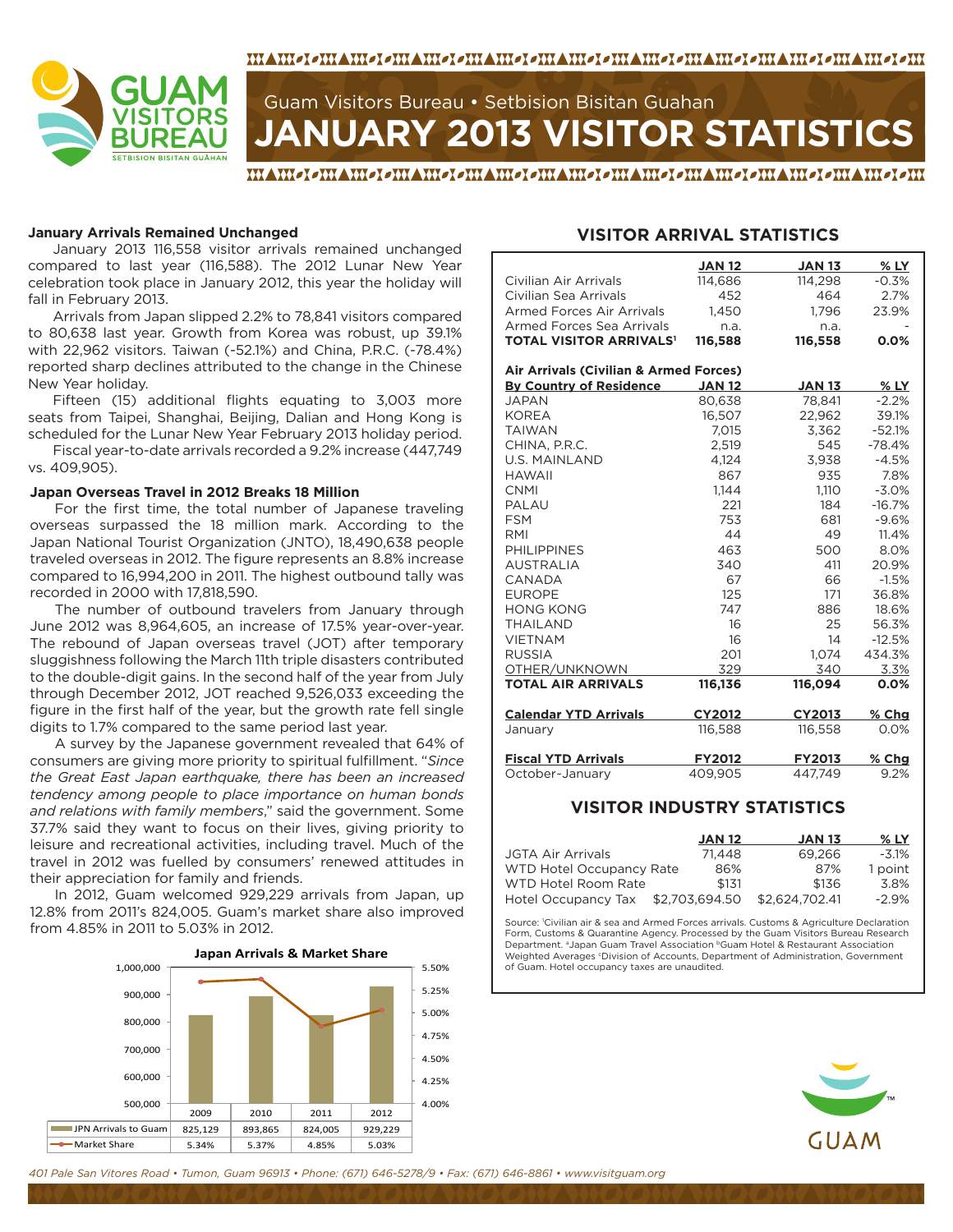# *Japan Visitor Arrivals <b>page 2*

| <b>JAPAN</b> | 2012    | 2013   | % from LY |
|--------------|---------|--------|-----------|
| January      | 80,638  | 78,841 | $-2.2%$   |
| February     | 84.870  |        |           |
| March        | 99,541  |        |           |
| April        | 61,077  |        |           |
| May          | 55,457  |        |           |
| June         | 64.018  |        |           |
| July         | 76,745  |        |           |
| August       | 97.982  |        |           |
| September    | 79,900  |        |           |
| October      | 70.612  |        |           |
| November     | 77,659  |        |           |
| December     | 80,730  |        |           |
| Total        | 929,229 | 78,841 |           |

| <b>CHUBU (NAGOYA)</b> | 2012    | 2013  | % from LY |
|-----------------------|---------|-------|-----------|
| January               | 9.784   | 9,626 | $-1.6%$   |
| February              | 10,548  |       |           |
| March                 | 12,330  |       |           |
| April                 | 8,287   |       |           |
| May                   | 7,367   |       |           |
| June                  | 9,568   |       |           |
| July                  | 9,220   |       |           |
| August                | 10,770  |       |           |
| September             | 7,594   |       |           |
| October               | 8,603   |       |           |
| November              | 9,928   |       |           |
| December              | 11,235  |       |           |
| Total                 | 115,234 | 9,626 |           |

| <b>KOSHINETSU</b> | 2012   | 2013  | % from LY |
|-------------------|--------|-------|-----------|
| January           | 2,493  | 2,520 | 1.1%      |
| February          | 2,458  |       |           |
| March             | 2,691  |       |           |
| April             | 1,382  |       |           |
| May               | 1,449  |       |           |
| June              | 1,531  |       |           |
| July              | 1,403  |       |           |
| August            | 1.638  |       |           |
| September         | 1,583  |       |           |
| October           | 1,600  |       |           |
| November          | 3,033  |       |           |
| December          | 2,505  |       |           |
| <b>Total</b>      | 23,766 | 2,520 |           |

| <b>HOKURIKU</b> | 2012   | 2013 | % from LY |
|-----------------|--------|------|-----------|
| January         | 1,088  | 848  | $-22.1%$  |
| February        | 1,352  |      |           |
| March           | 1,510  |      |           |
| April           | 803    |      |           |
| May             | 976    |      |           |
| June            | 928    |      |           |
| July            | 952    |      |           |
| August          | 787    |      |           |
| September       | 756    |      |           |
| October         | 858    |      |           |
| November        | 1,115  |      |           |
| December        | 1,133  |      |           |
| <b>Total</b>    | 12,258 | 848  |           |

| <b>TOHOKU</b> | 2012   | 2013  | % from LY | <b>KYUSHU</b> | 2012   | 2013  | % from LY |
|---------------|--------|-------|-----------|---------------|--------|-------|-----------|
| January       | 2,861  | 3,384 | 18.3%     | January       | 2,515  | 2,191 | $-12.9%$  |
| February      | 3,267  |       |           | February      | 2,955  |       |           |
| March         | 3,424  |       |           | March         | 3,384  |       |           |
| April         | 1,933  |       |           | April         | 1,734  |       |           |
| May           | 1,880  |       |           | May           | 2,176  |       |           |
| June          | 2,178  |       |           | June          | 2,183  |       |           |
| July          | 2,367  |       |           | July          | 2,619  |       |           |
| August        | 2,327  |       |           | August        | 2,398  |       |           |
| September     | 1,933  |       |           | September     | 1,969  |       |           |
| October       | 2,538  |       |           | October       | 2,229  |       |           |
| November      | 3,368  |       |           | November      | 2,813  |       |           |
| December      | 2.746  |       |           | December      | 3,191  |       |           |
| <b>Total</b>  | 30,822 | 3.384 |           | <b>Total</b>  | 30,166 | 2,191 |           |

| <b>KANTO (TOKYO)</b> | 2012    | 2013   | % from LY |
|----------------------|---------|--------|-----------|
| January              | 37,940  | 36,227 | $-4.5%$   |
| February             | 39,855  |        |           |
| March                | 49,825  |        |           |
| April                | 30.974  |        |           |
| May                  | 26,863  |        |           |
| June                 | 31,199  |        |           |
| July                 | 41,548  |        |           |
| August               | 55.698  |        |           |
| September            | 43,071  |        |           |
| October              | 35,465  |        |           |
| November             | 35,684  |        |           |
| December             | 36,036  |        |           |
| Total                | 464,158 | 36,277 |           |

| <b>KINKI (OSAKA)</b> | 2012    | 2013   | % from LY |
|----------------------|---------|--------|-----------|
| January              | 17,002  | 16,476 | $-3.1%$   |
| February             | 17,465  |        |           |
| March                | 19,523  |        |           |
| April                | 11.667  |        |           |
| May                  | 10,531  |        |           |
| June                 | 12,143  |        |           |
| July                 | 13.241  |        |           |
| August               | 18,200  |        |           |
| September            | 15,798  |        |           |
| October              | 12,324  |        |           |
| November             | 15.174  |        |           |
| December             | 17,223  |        |           |
| <b>Total</b>         | 180,291 | 16.476 |           |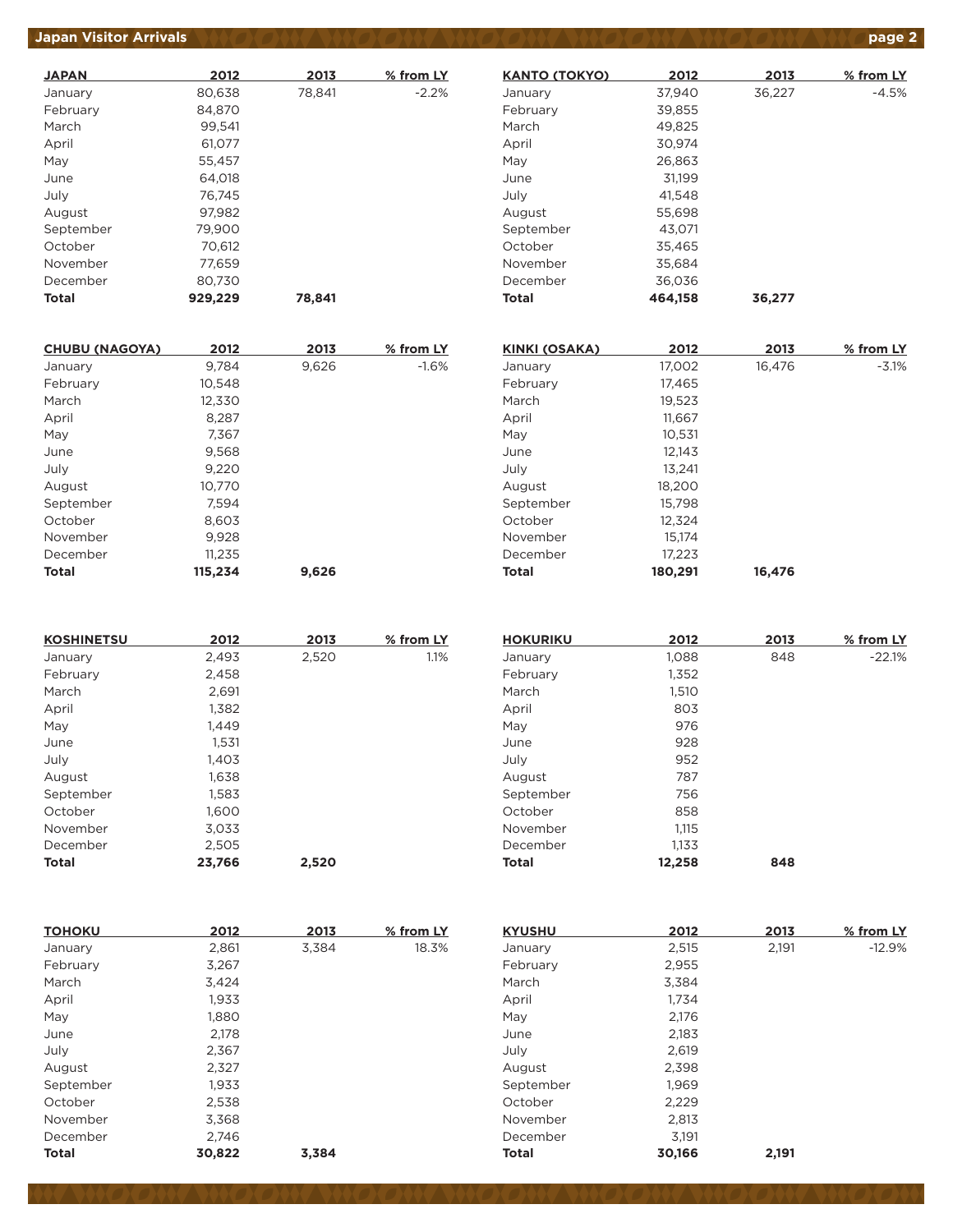# *Japan Visitor Arrivals <b>page 3*

| <b>CHUGOKU</b> | 2012   | 2013  | % from LY |
|----------------|--------|-------|-----------|
| January        | 2,255  | 2,039 | $-9.6%$   |
| February       | 2,401  |       |           |
| March          | 2,797  |       |           |
| April          | 1,585  |       |           |
| May            | 1,689  |       |           |
| June           | 1,679  |       |           |
| July           | 2,053  |       |           |
| August         | 2,247  |       |           |
| September      | 2,194  |       |           |
| October        | 2,561  |       |           |
| November       | 2,107  |       |           |
| December       | 2,406  |       |           |
| Total          | 25,974 | 2,039 |           |

| <b>HOKKAIDO</b> | 2012   | 2013  | % from LY |
|-----------------|--------|-------|-----------|
| January         | 3,135  | 2,698 | $-13.9%$  |
| February        | 2,410  |       |           |
| March           | 2,037  |       |           |
| April           | 1,320  |       |           |
| May             | 903    |       |           |
| June            | 967    |       |           |
| July            | 1,007  |       |           |
| August          | 847    |       |           |
| September       | 1,029  |       |           |
| October         | 1,577  |       |           |
| November        | 1,555  |       |           |
| December        | 1.354  |       |           |
| <b>Total</b>    | 18,141 | 2,698 |           |

| <b>SHIKOKU</b> | 2012   | 2013 | % from LY |
|----------------|--------|------|-----------|
| January        | 1,021  | 975  | $-4.5%$   |
| February       | 1,128  |      |           |
| March          | 1,182  |      |           |
| April          | 618    |      |           |
| May            | 727    |      |           |
| June           | 720    |      |           |
| July           | 1,025  |      |           |
| August         | 1,128  |      |           |
| September      | 1,663  |      |           |
| October        | 952    |      |           |
| November       | 1,169  |      |           |
| December       | 1,282  |      |           |
| <b>Total</b>   | 12,615 | 975  |           |

| <b>OKINAWA/MIYA</b> | 2012  | 2013 | % from LY |
|---------------------|-------|------|-----------|
| January             | 455   | 457  | 0.4%      |
| February            | 849   |      |           |
| March               | 510   |      |           |
| April               | 610   |      |           |
| May                 | 583   |      |           |
| June                | 692   |      |           |
| July                | 768   |      |           |
| August              | 854   |      |           |
| September           | 574   |      |           |
| October             | 443   |      |           |
| November            | 304   |      |           |
| December            | 231   |      |           |
| <b>Total</b>        | 6,873 | 457  |           |

| <b>OTHER</b> | 2012  | 2013  | % from LY |
|--------------|-------|-------|-----------|
| January      | 89    | 1,400 | 1473.0%   |
| February     | 182   |       |           |
| March        | 328   |       |           |
| April        | 164   |       |           |
| May          | 313   |       |           |
| June         | 230   |       |           |
| July         | 542   |       |           |
| August       | 1,088 |       |           |
| September    | 1,736 |       |           |
| October      | 1,462 |       |           |
| November     | 1,409 |       |           |
| December     | 1,388 |       |           |
| <b>Total</b> | 8,931 | 1,400 |           |
|              |       |       |           |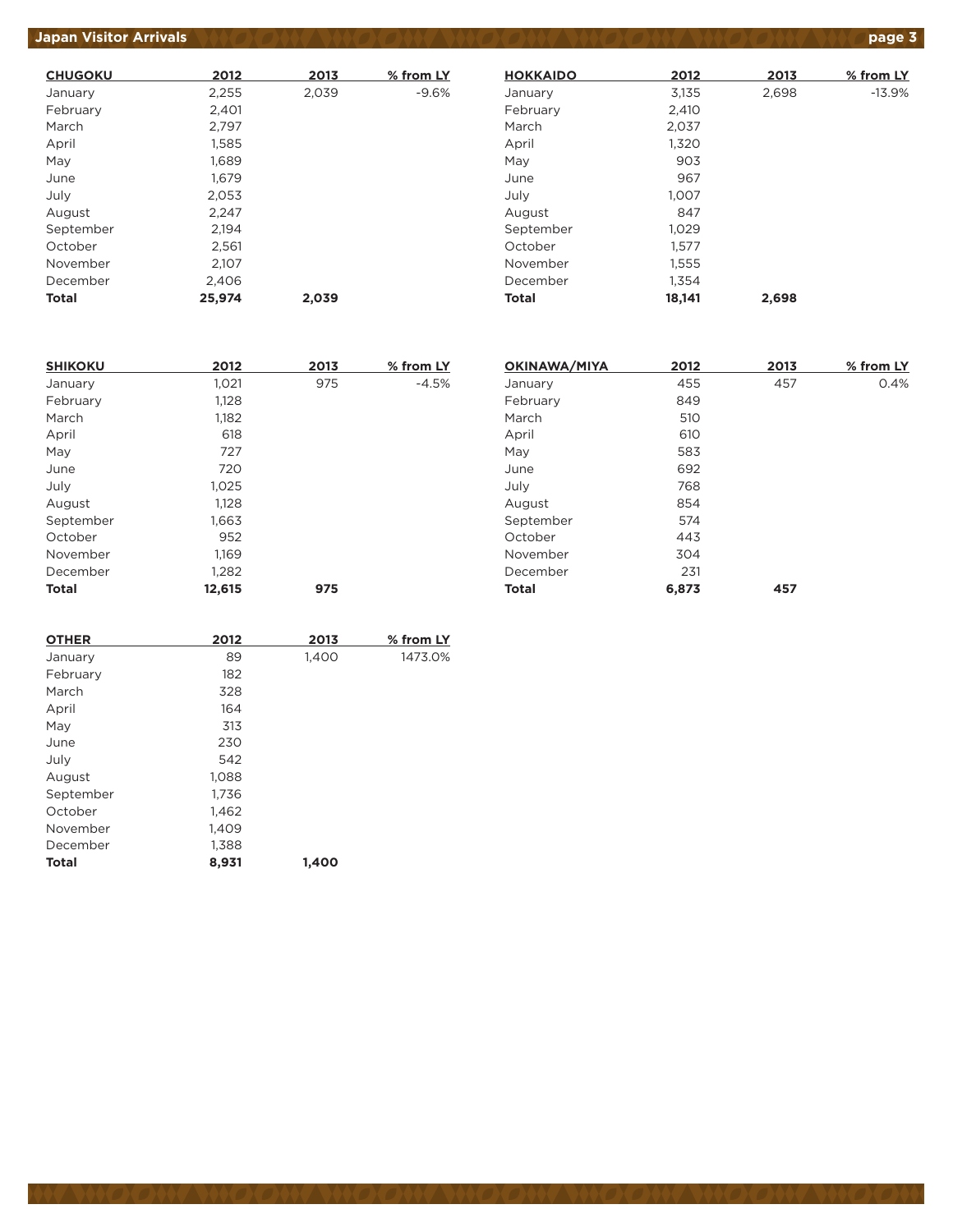# **Korea Visitor Arrivals page 4**

| <b>KOREA</b> | 2012    | 2013   | % from LY |
|--------------|---------|--------|-----------|
| January      | 16,507  | 22,962 | 39.1%     |
| February     | 13,651  |        |           |
| March        | 10,751  |        |           |
| April        | 11.480  |        |           |
| May          | 11,613  |        |           |
| June         | 15,118  |        |           |
| July         | 17,466  |        |           |
| August       | 18.106  |        |           |
| September    | 12,855  |        |           |
| October      | 16,122  |        |           |
| November     | 17,696  |        |           |
| December     | 21,464  |        |           |
| Total        | 182,829 | 22,962 |           |

| <b>INCHEON</b> | 2012   | 2013  | % from LY |
|----------------|--------|-------|-----------|
| January        | 882    | 1,382 | 56.7%     |
| February       | 772    |       |           |
| March          | 689    |       |           |
| April          | 732    |       |           |
| May            | 743    |       |           |
| June           | 920    |       |           |
| July           | 992    |       |           |
| August         | 1,006  |       |           |
| September      | 816    |       |           |
| October        | 1,133  |       |           |
| November       | 1,106  |       |           |
| December       | 1,140  |       |           |
| <b>Total</b>   | 10,931 | 1,382 |           |

| <b>CHUNGNAM</b> | 2012  | 2013 | % from LY |
|-----------------|-------|------|-----------|
| January         | 485   | 866  | 78.6%     |
| February        | 475   |      |           |
| March           | 368   |      |           |
| April           | 336   |      |           |
| May             | 313   |      |           |
| June            | 584   |      |           |
| July            | 507   |      |           |
| August          | 622   |      |           |
| September       | 492   |      |           |
| October         | 560   |      |           |
| November        | 562   |      |           |
| December        | 738   |      |           |
| <b>Total</b>    | 6.042 | 866  |           |

| <b>JEONBUK</b> | 2012  | 2013 | % from LY |
|----------------|-------|------|-----------|
| January        | 326   | 349  | 7.1%      |
| February       | 281   |      |           |
| March          | 141   |      |           |
| April          | 131   |      |           |
| May            | 137   |      |           |
| June           | 176   |      |           |
| July           | 221   |      |           |
| August         | 212   |      |           |
| September      | 100   |      |           |
| October        | 137   |      |           |
| November       | 250   |      |           |
| December       | 233   |      |           |
| <b>Total</b>   | 2,345 | 349  |           |

| <b>SEOUL</b> | 2012   | 2013   | % from LY |
|--------------|--------|--------|-----------|
| January      | 8,334  | 10,418 | 25.01%    |
| February     | 7,358  |        |           |
| March        | 5,579  |        |           |
| April        | 6,000  |        |           |
| May          | 6,297  |        |           |
| June         | 7,455  |        |           |
| July         | 9,300  |        |           |
| August       | 9,218  |        |           |
| September    | 6.844  |        |           |
| October      | 8,047  |        |           |
| November     | 8.757  |        |           |
| December     | 10,697 |        |           |
| <b>Total</b> | 93.886 | 10,418 |           |

| <b>CHUNGBUK</b> | 2012  | 2013 | % from LY |
|-----------------|-------|------|-----------|
| January         | 216   | 471  | 118.1%    |
| February        | 194   |      |           |
| March           | 140   |      |           |
| April           | 181   |      |           |
| May             | 167   |      |           |
| June            | 231   |      |           |
| July            | 240   |      |           |
| August          | 232   |      |           |
| September       | 156   |      |           |
| October         | 262   |      |           |
| November        | 234   |      |           |
| December        | 292   |      |           |
| <b>Total</b>    | 2,545 | 471  |           |

| <b>GANGWON</b> | 2012  | 2013 | % from LY |
|----------------|-------|------|-----------|
| January        | 306   | 462  | 51.0%     |
| February       | 155   |      |           |
| March          | 134   |      |           |
| April          | 144   |      |           |
| May            | 144   |      |           |
| June           | 134   |      |           |
| July           | 105   |      |           |
| August         | 127   |      |           |
| September      | 134   |      |           |
| October        | 182   |      |           |
| November       | 165   |      |           |
| December       | 158   |      |           |
| <b>Total</b>   | 1.888 | 462  |           |

| <b>GYEONBUK</b> | 2012  | 2013 | % from LY |
|-----------------|-------|------|-----------|
| January         | 511   | 816  | 59.7%     |
| February        | 294   |      |           |
| March           | 290   |      |           |
| April           | 361   |      |           |
| May             | 272   |      |           |
| June            | 458   |      |           |
| July            | 489   |      |           |
| August          | 493   |      |           |
| September       | 255   |      |           |
| October         | 522   |      |           |
| November        | 503   |      |           |
| December        | 663   |      |           |
| <b>Total</b>    | 5,111 | 816  |           |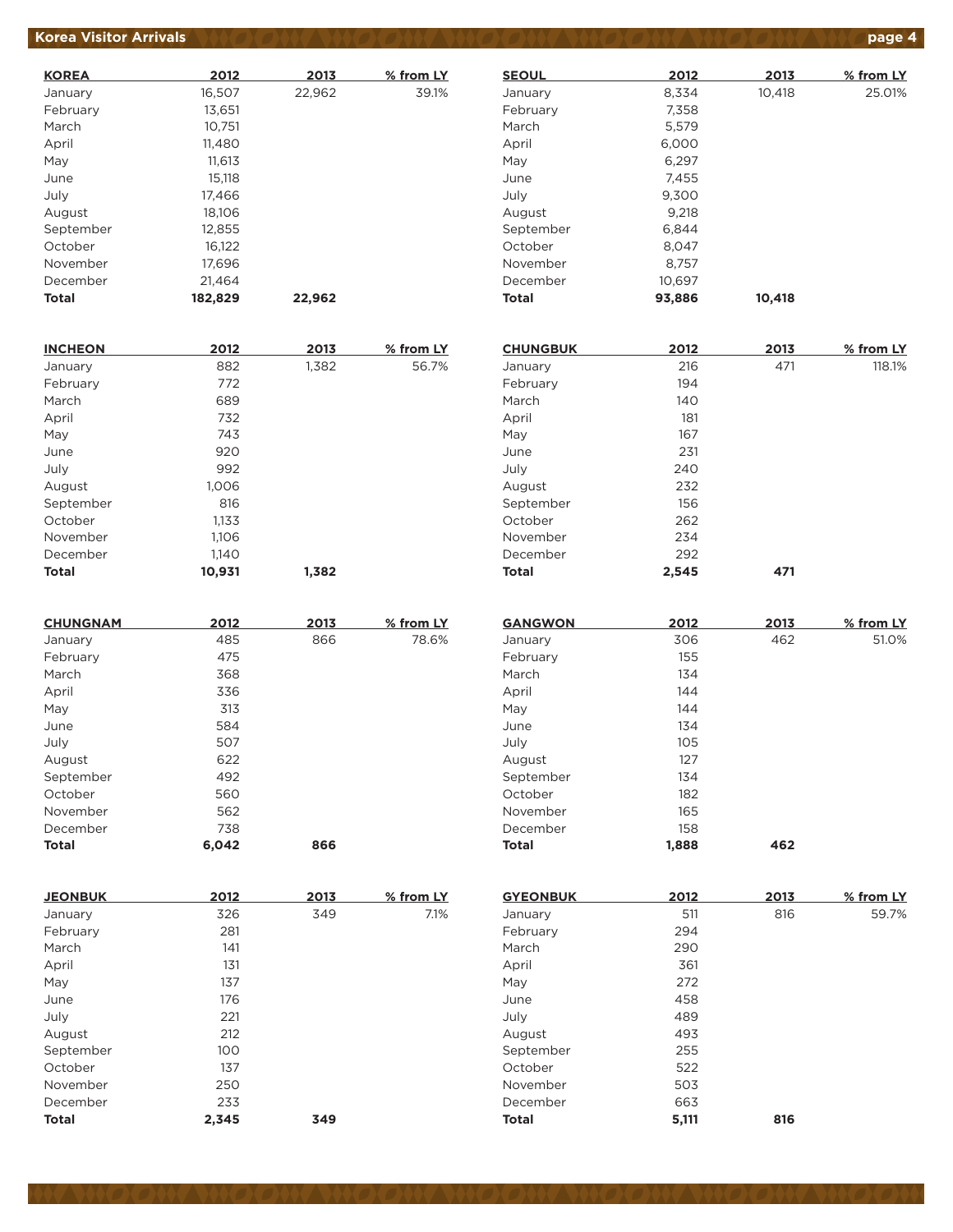# **Korea Visitor Arrivals** *AND ON AND ON ON AND ON AND ON AND ON AND ON AND ON AND*

| <b>GYEONGGI</b> | 2012   | 2013  | % from LY |
|-----------------|--------|-------|-----------|
| January         | 3,620  | 5,119 | 41.4%     |
| February        | 3,067  |       |           |
| March           | 2,508  |       |           |
| April           | 2,540  |       |           |
| May             | 2,495  |       |           |
| June            | 3,631  |       |           |
| July            | 3,656  |       |           |
| August          | 3,707  |       |           |
| September       | 2,988  |       |           |
| October         | 3,598  |       |           |
| November        | 3,824  |       |           |
| December        | 4,887  |       |           |
| Total           | 40,521 | 5.119 |           |

| <b>JEONNAM</b> | 2012  | 2013 | % from LY |
|----------------|-------|------|-----------|
| January        | 391   | 481  | 23.0%     |
| February       | 256   |      |           |
| March          | 221   |      |           |
| April          | 204   |      |           |
| May            | 234   |      |           |
| June           | 335   |      |           |
| July           | 246   |      |           |
| August         | 360   |      |           |
| September      | 157   |      |           |
| October        | 308   |      |           |
| November       | 337   |      |           |
| December       | 414   |      |           |
| <b>Total</b>   | 3,463 | 481  |           |

| <b>GYEONGNAM</b> | 2012  | 2013  | % from LY | <b>OTHER</b> | 2012  | 2013  | % from LY |
|------------------|-------|-------|-----------|--------------|-------|-------|-----------|
| January          | 993   | 1,450 | 46.0%     | January      | 443   | 1,148 | 159.1%    |
| February         | 458   |       |           | February     | 341   |       |           |
| March            | 388   |       |           | March        | 293   |       |           |
| April            | 474   |       |           | April        | 377   |       |           |
| May              | 541   |       |           | May          | 270   |       |           |
| June             | 732   |       |           | June         | 462   |       |           |
| July             | 1.016 |       |           | July         | 694   |       |           |
| August           | 1,346 |       |           | August       | 783   |       |           |
| September        | 467   |       |           | September    | 446   |       |           |
| October          | 640   |       |           | October      | 733   |       |           |
| November         | 1,162 |       |           | November     | 796   |       |           |
| December         | 1,250 |       |           | December     | 992   |       |           |
| <b>Total</b>     | 9,467 | 1,450 |           | <b>Total</b> | 6,630 | 1,148 |           |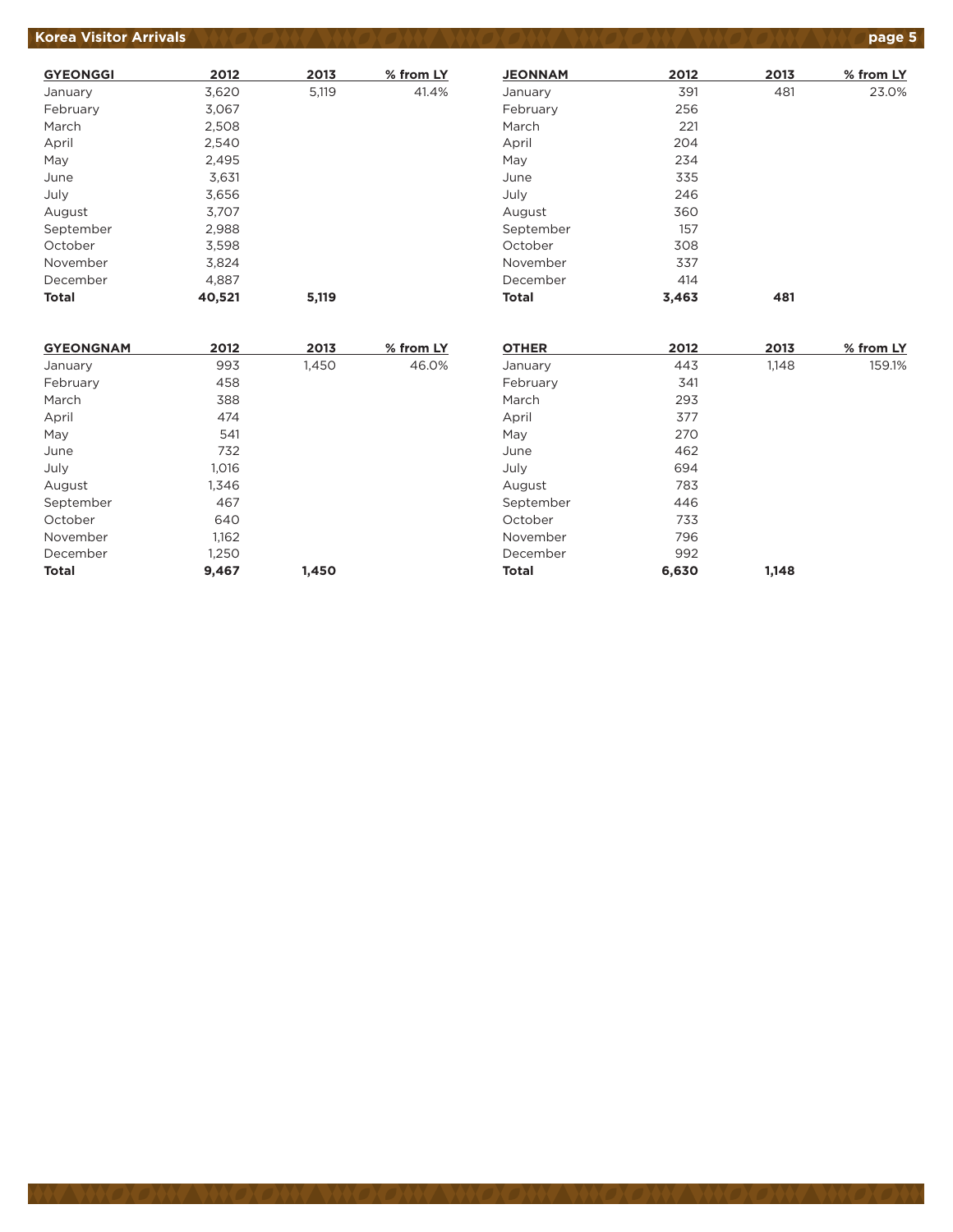## **Taiwan Visitor Arrivals page 6**

| <b>TAIWAN</b> | 2012   | 2013  | % from LY |
|---------------|--------|-------|-----------|
| January       | 7,015  | 3,362 | $-52.1%$  |
| February      | 3,816  |       |           |
| March         | 3,255  |       |           |
| April         | 3,963  |       |           |
| May           | 3,196  |       |           |
| June          | 4,001  |       |           |
| July          | 5,536  |       |           |
| August        | 4.541  |       |           |
| September     | 3,646  |       |           |
| October       | 3,688  |       |           |
| November      | 2,951  |       |           |
| December      | 3,536  |       |           |
| Total         | 49.144 | 3.362 |           |

| <b>KAOHSIUNG</b> | 2012  | 2013 | % from LY |
|------------------|-------|------|-----------|
| January          | 447   | 293  | $-34.5%$  |
| February         | 306   |      |           |
| March            | 188   |      |           |
| April            | 291   |      |           |
| May              | 214   |      |           |
| June             | 277   |      |           |
| July             | 372   |      |           |
| August           | 321   |      |           |
| September        | 225   |      |           |
| October          | 342   |      |           |
| November         | 231   |      |           |
| December         | 188   |      |           |
| <b>Total</b>     | 3,402 | 293  |           |

#### **TAIPEI 2012 2013 % from LY** January 1,261 1,849 -56.6% February 2,509 March 2,264 April 2,344 May 2,020 June 2,416 July 2,980 August 2,399 September 2,116 October 2,029 November 1,606 December 2,079 **Total 29,023 1,849**

| <b>TAICHUNG</b> | 2012  | 2013 | % from LY |
|-----------------|-------|------|-----------|
| January         | 1,039 | 467  | $-55.1%$  |
| February        | 445   |      |           |
| March           | 440   |      |           |
| April           | 629   |      |           |
| May             | 410   |      |           |
| June            | 589   |      |           |
| July            | 954   |      |           |
| August          | 915   |      |           |
| September       | 475   |      |           |
| October         | 601   |      |           |
| November        | 506   |      |           |
| December        | 527   |      |           |
| <b>Total</b>    | 7,530 | 467  |           |

#### **TAOYUAN, MIAOLI,**

| <b>HSINEHU</b> | 2012  | 2013 | % from LY |
|----------------|-------|------|-----------|
| January        | 819   | 360  | $-56.0%$  |
| February       | 320   |      |           |
| March          | 204   |      |           |
| April          | 488   |      |           |
| May            | 386   |      |           |
| June           | 426   |      |           |
| July           | 729   |      |           |
| August         | 451   |      |           |
| September      | 336   |      |           |
| October        | 349   |      |           |
| November       | 288   |      |           |
| December       | 339   |      |           |
| <b>Total</b>   | 5,135 | 360  |           |
|                |       |      |           |

| <b>OTHER</b> | 2012  | 2013 | % from LY |
|--------------|-------|------|-----------|
| January      | 449   | 393  | $-12.5%$  |
| February     | 236   |      |           |
| March        | 159   |      |           |
| April        | 211   |      |           |
| May          | 166   |      |           |
| June         | 293   |      |           |
| July         | 501   |      |           |
| August       | 455   |      |           |
| September    | 494   |      |           |
| October      | 367   |      |           |
| November     | 320   |      |           |
| December     | 403   |      |           |
| <b>Total</b> | 4,054 | 393  |           |
|              |       |      |           |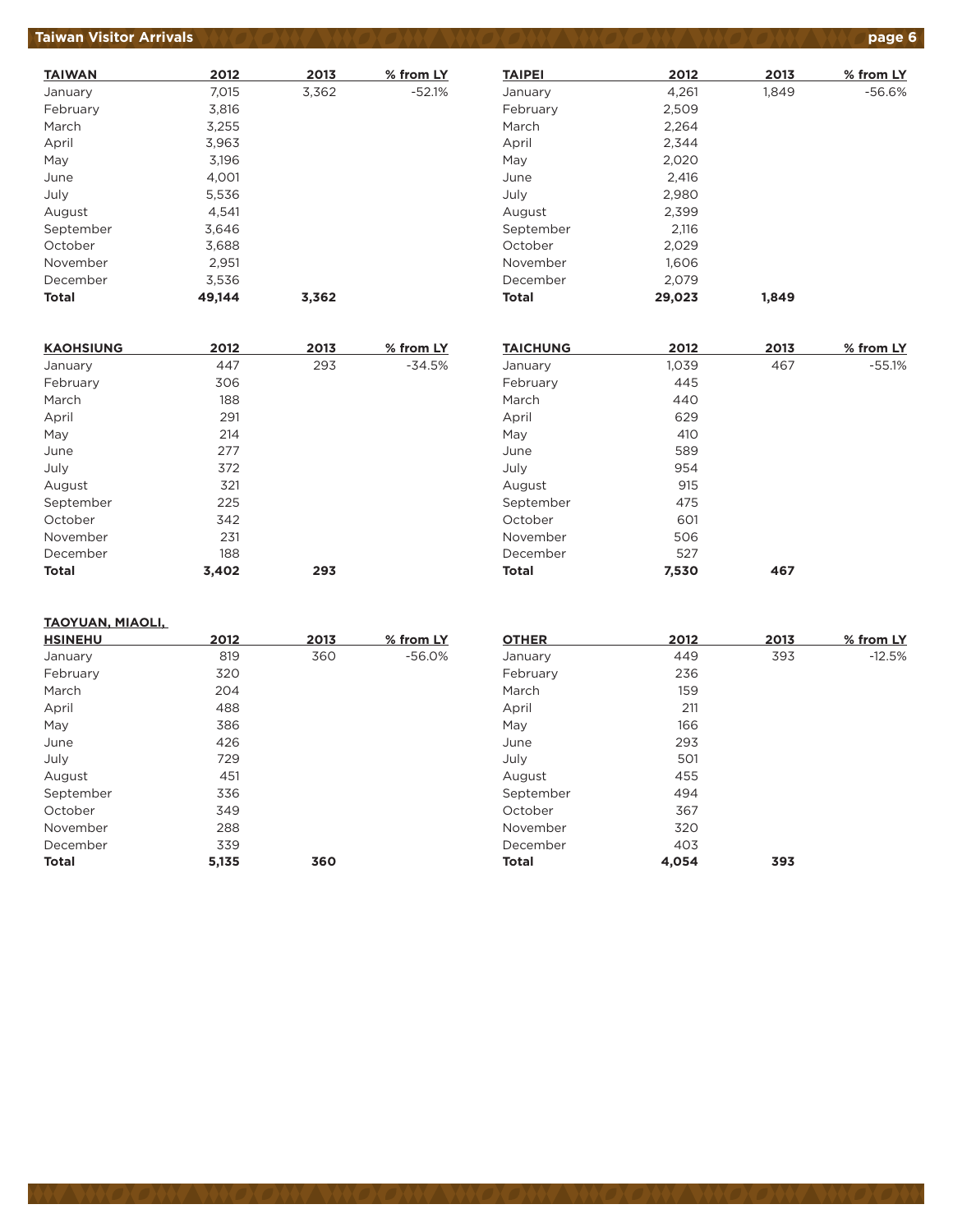# **China Visitor Arrivals** *page 7* **page 7 comparison in the contract of the China Visitor Arrivals (2) and 7**

| <b>CHINA</b> | 2012  | 2013 | % from LY |
|--------------|-------|------|-----------|
| January      | 2,519 | 545  | $-78.4%$  |
| February     | 340   |      |           |
| March        | 420   |      |           |
| April        | 509   |      |           |
| May          | 453   |      |           |
| June         | 420   |      |           |
| July         | 642   |      |           |
| August       | 1,019 |      |           |
| September    | 655   |      |           |
| October      | 1,087 |      |           |
| November     | 397   |      |           |
| December     | 478   |      |           |
| <b>Total</b> | 8,939 | 545  |           |

| <b>BEIJING)</b> | 2012  | 2013 | % from LY |
|-----------------|-------|------|-----------|
| January         | 721   | 193  | $-73.2%$  |
| February        | 111   |      |           |
| March           | 98    |      |           |
| April           | 103   |      |           |
| May             | 114   |      |           |
| June            | 101   |      |           |
| July            | 217   |      |           |
| August          | 217   |      |           |
| September       | 158   |      |           |
| October         | 135   |      |           |
| November        | 47    |      |           |
| December        | 93    |      |           |
| <b>Total</b>    | 2,115 | 193  |           |

| <b>SHANGHAI</b> | 2012  | 2013 | % from LY |
|-----------------|-------|------|-----------|
| January         | 898   | 170  | $-81.1%$  |
| February        | 57    |      |           |
| March           | 148   |      |           |
| April           | 148   |      |           |
| May             | 104   |      |           |
| June            | 106   |      |           |
| July            | 111   |      |           |
| August          | 536   |      |           |
| September       | 283   |      |           |
| October         | 333   |      |           |
| November        | 98    |      |           |
| December        | 185   |      |           |
| <b>Total</b>    | 3.007 | 170  |           |

| 3,007 | 170  |           |
|-------|------|-----------|
|       |      |           |
| 2012  | 2013 | % from LY |
| 827   | 140  | $-83.1%$  |
| 151   |      |           |
| 165   |      |           |
| 201   |      |           |
| 220   |      |           |
| 192   |      |           |
| 245   |      |           |
| 229   |      |           |
| 168   |      |           |
| 547   |      |           |
| 205   |      |           |
| 194   |      |           |
| 3,344 | 140  |           |
|       |      |           |

| <b>GUANGZHOU</b> | 2012 | 2013 | % from LY |
|------------------|------|------|-----------|
| January          | 73   | 42   | $-42.5%$  |
| February         | 21   |      |           |
| March            | 9    |      |           |
| April            | 57   |      |           |
| May              | 15   |      |           |
| June             | 21   |      |           |
| July             | 69   |      |           |
| August           | 37   |      |           |
| September        | 46   |      |           |
| October          | 72   |      |           |
| November         | 47   |      |           |
| December         | 6    |      |           |
| <b>Total</b>     | 473  | 42   |           |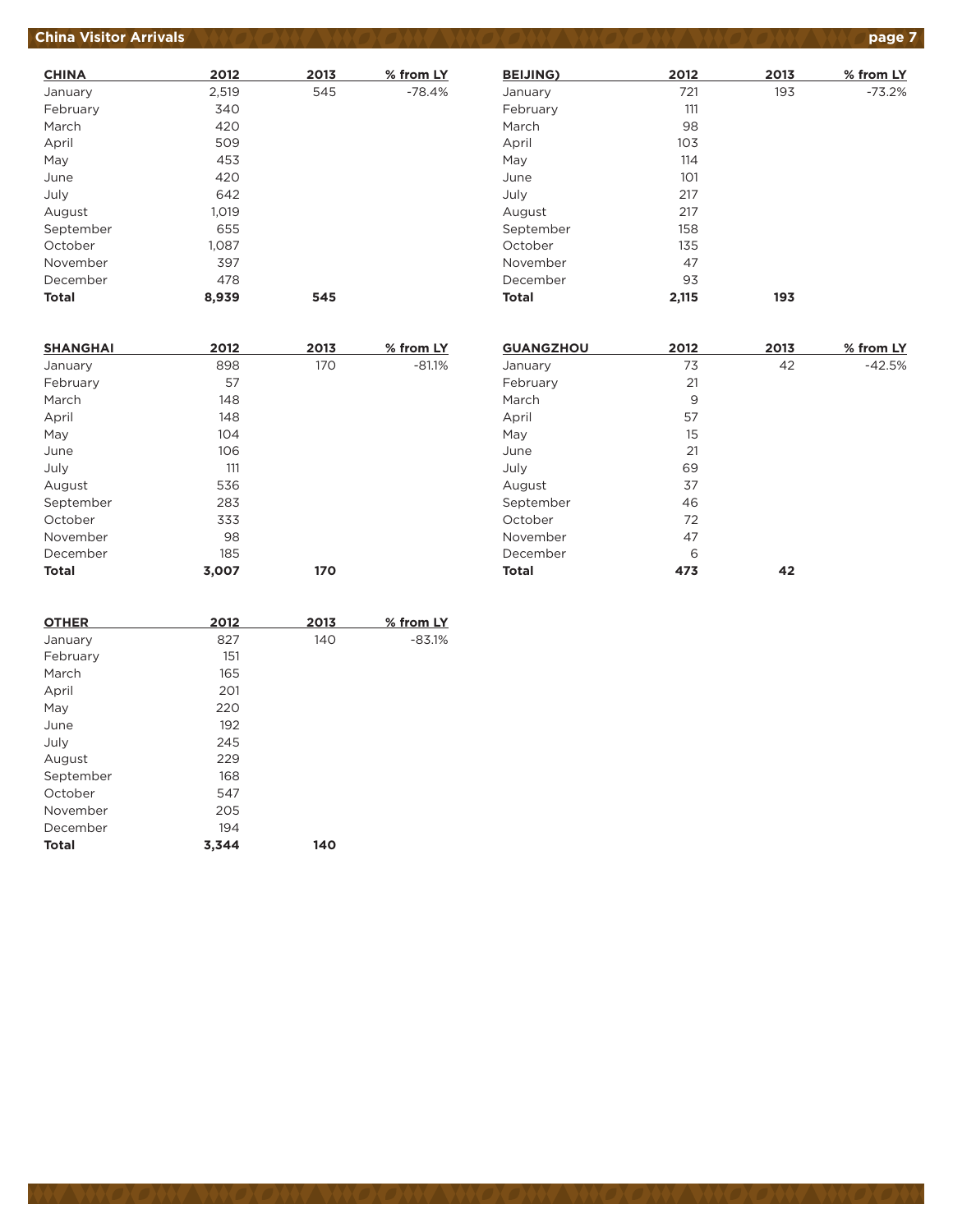# **Other Visitor Arrivals** *AND ON AND ON ON AND ON AND ON AND ON AND ON AND ON AND Page 8*

| <b>U.S. MAINLAND</b> | 2012   | 2013  | % from LY |
|----------------------|--------|-------|-----------|
| January              | 4,124  | 3,938 | $-4.5%$   |
| February             | 4,096  |       |           |
| March                | 4,758  |       |           |
| April                | 3,955  |       |           |
| May                  | 4.844  |       |           |
| June                 | 4,137  |       |           |
| July                 | 4.651  |       |           |
| August               | 3,898  |       |           |
| September            | 5,626  |       |           |
| October              | 3.743  |       |           |
| November             | 3,746  |       |           |
| December             | 3.743  |       |           |
| Total                | 51,321 | 3.938 |           |

| <b>HAWAII</b> | 2012   | 2013 | % from LY |
|---------------|--------|------|-----------|
| January       | 867    | 935  | 7.8%      |
| February      | 780    |      |           |
| March         | 1,082  |      |           |
| April         | 1,014  |      |           |
| May           | 1,037  |      |           |
| June          | 1,206  |      |           |
| July          | 914    |      |           |
| August        | 784    |      |           |
| September     | 1,067  |      |           |
| October       | 871    |      |           |
| November      | 913    |      |           |
| December      | 762    |      |           |
| <b>Total</b>  | 11,297 | 935  |           |

| <b>CNMI</b>  | 2012   | 2013  | % from LY |
|--------------|--------|-------|-----------|
| January      | 1,144  | 1,110 | $-3.0%$   |
| February     | 1,059  |       |           |
| March        | 1,451  |       |           |
| April        | 1,237  |       |           |
| May          | 1,408  |       |           |
| June         | 1.844  |       |           |
| July         | 1,862  |       |           |
| August       | 1,724  |       |           |
| September    | 1,036  |       |           |
| October      | 1,206  |       |           |
| November     | 1,454  |       |           |
| December     | 1,292  |       |           |
| <b>Total</b> | 16,717 | 1,110 |           |

| <b>FSM</b> | 2012   | 2013 | % from LY |
|------------|--------|------|-----------|
| January    | 753    | 681  | $-9.6%$   |
| February   | 664    |      |           |
| March      | 779    |      |           |
| April      | 715    |      |           |
| May        | 903    |      |           |
| June       | 1,093  |      |           |
| July       | 912    |      |           |
| August     | 1,026  |      |           |
| September  | 749    |      |           |
| October    | 901    |      |           |
| November   | 722    |      |           |
| December   | 852    |      |           |
| Total      | 10,069 | 681  |           |

| February     | 226   |      |           |
|--------------|-------|------|-----------|
| March        | 305   |      |           |
| April        | 295   |      |           |
| May          | 312   |      |           |
| June         | 382   |      |           |
| July         | 342   |      |           |
| August       | 312   |      |           |
| September    | 259   |      |           |
| October      | 327   |      |           |
| November     | 212   |      |           |
| December     | 226   |      |           |
| <b>Total</b> | 3,419 | 184  |           |
|              |       |      |           |
| <b>RMI</b>   | 2012  | 2013 | % from LY |
| January      | 44    | 49   | 11.4%     |
| $F_0$ $F_1$  | 55    |      |           |

**PALAU 2012 2013 % from LY** January 221 184 -16.7%

| January      | 44    | 49 | 11.4% |
|--------------|-------|----|-------|
| February     | 55    |    |       |
| March        | 170   |    |       |
| April        | 91    |    |       |
| May          | 85    |    |       |
| June         | 83    |    |       |
| July         | 108   |    |       |
| August       | 92    |    |       |
| September    | 126   |    |       |
| October      | 130   |    |       |
| November     | 100   |    |       |
| December     | 68    |    |       |
| <b>Total</b> | 1,152 | 49 |       |
|              |       |    |       |

| <b>PHILIPPINES</b> | 2012   | 2013 | % from LY |
|--------------------|--------|------|-----------|
| January            | 463    | 500  | 8.0%      |
| February           | 527    |      |           |
| March              | 767    |      |           |
| April              | 1,219  |      |           |
| May                | 1,240  |      |           |
| June               | 794    |      |           |
| July               | 767    |      |           |
| August             | 658    |      |           |
| September          | 816    |      |           |
| October            | 1,419  |      |           |
| November           | 835    |      |           |
| December           | 978    |      |           |
| <b>Total</b>       | 10.483 | 500  |           |

| <b>AUSTRALIA</b> | 2012  | 2013 | % from LY |
|------------------|-------|------|-----------|
| January          | 340   | 411  | 20.9%     |
| February         | 571   |      |           |
| March            | 366   |      |           |
| April            | 433   |      |           |
| May              | 253   |      |           |
| June             | 224   |      |           |
| July             | 239   |      |           |
| August           | 256   |      |           |
| September        | 390   |      |           |
| October          | 321   |      |           |
| November         | 148   |      |           |
| December         | 222   |      |           |
| <b>Total</b>     | 3,763 | 411  |           |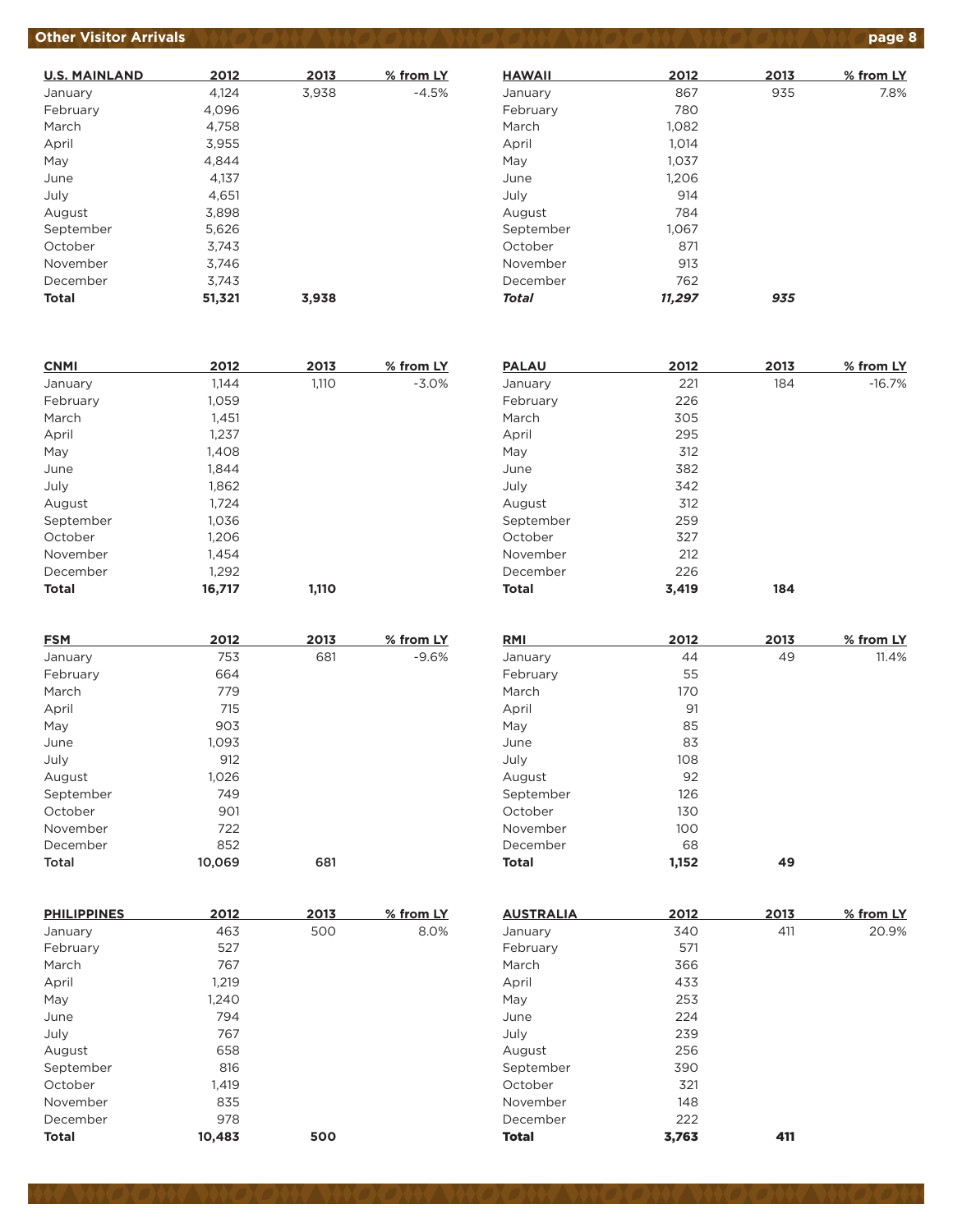# **Other Visitor Arrivals** *AND ON AND ON CANTAND ON AND ON AND ON AND ON AND ON AND Page 9*

| <b>CANADA</b> | 2012 | 2013 | % from LY |
|---------------|------|------|-----------|
| January       | 67   | 66   | $-1.5%$   |
| February      | 69   |      |           |
| March         | 85   |      |           |
| April         | 62   |      |           |
| May           | 63   |      |           |
| June          | 59   |      |           |
| July          | 44   |      |           |
| August        | 33   |      |           |
| September     | 50   |      |           |
| October       | 112  |      |           |
| November      | 72   |      |           |
| December      | 98   |      |           |
| <b>Total</b>  | 814  | 66   |           |

| <b>HONG KONG</b> | 2012  | 2013 | % from LY |
|------------------|-------|------|-----------|
| January          | 747   | 886  | 18.6%     |
| February         | 692   |      |           |
| March            | 622   |      |           |
| April            | 605   |      |           |
| May              | 647   |      |           |
| June             | 632   |      |           |
| July             | 648   |      |           |
| August           | 606   |      |           |
| September        | 630   |      |           |
| October          | 746   |      |           |
| November         | 999   |      |           |
| December         | 1,035 |      |           |
| <b>Total</b>     | 8.609 | 886  |           |

| <b>VIETNAM</b> | 2012 | 2013 | % from LY |
|----------------|------|------|-----------|
| January        | 16   | 14   | $-12.5%$  |
| February       | 14   |      |           |
| March          | 9    |      |           |
| April          | 3    |      |           |
| May            | O    |      |           |
| June           | 17   |      |           |
| July           | 15   |      |           |
| August         | 3    |      |           |
| September      | 22   |      |           |
| October        | 6    |      |           |
| November       | 5    |      |           |
| December       | 5    |      |           |
| <b>Total</b>   | 115  | 14   |           |

| <b>OTHER</b> | 2012  | 2013 | % from LY |
|--------------|-------|------|-----------|
| January      | 329   | 340  | 3.3%      |
| February     | 388   |      |           |
| March        | 433   |      |           |
| April        | 328   |      |           |
| May          | 325   |      |           |
| June         | 361   |      |           |
| July         | 384   |      |           |
| August       | 368   |      |           |
| September    | 451   |      |           |
| October      | 486   |      |           |
| November     | 400   |      |           |
| December     | 382   |      |           |
| <b>Total</b> | 4.635 | 340  |           |

| 2012  | 2013 | % from LY |
|-------|------|-----------|
| 125   | 171  | 36.8%     |
| 130   |      |           |
| 169   |      |           |
| 168   |      |           |
| 85    |      |           |
| 119   |      |           |
| 118   |      |           |
| 155   |      |           |
| 113   |      |           |
| 168   |      |           |
| 153   |      |           |
| 180   |      |           |
| 1,683 | 171  |           |
|       |      |           |

| <b>THAILAND</b> | 2012 | 2013 | % from LY |
|-----------------|------|------|-----------|
| January         | 16   | 25   | 56.3%     |
| February        | 32   |      |           |
| March           | 53   |      |           |
| April           | 29   |      |           |
| May             | 27   |      |           |
| June            | 38   |      |           |
| July            | 70   |      |           |
| August          | 18   |      |           |
| September       | 29   |      |           |
| October         | 24   |      |           |
| November        | 17   |      |           |
| December        | 30   |      |           |
| <b>Total</b>    | 383  | 25   |           |

| <b>RUSSIA</b> | 2012  | 2013  | % from LY |
|---------------|-------|-------|-----------|
| January       | 201   | 1,074 | 434.3%    |
| February      | 135   |       |           |
| March         | 302   |       |           |
| April         | 287   |       |           |
| May           | 282   |       |           |
| June          | 374   |       |           |
| July          | 427   |       |           |
| August        | 371   |       |           |
| September     | 308   |       |           |
| October       | 361   |       |           |
| November      | 421   |       |           |
| December      | 571   |       |           |
| <b>Total</b>  | 4,040 | 1,074 |           |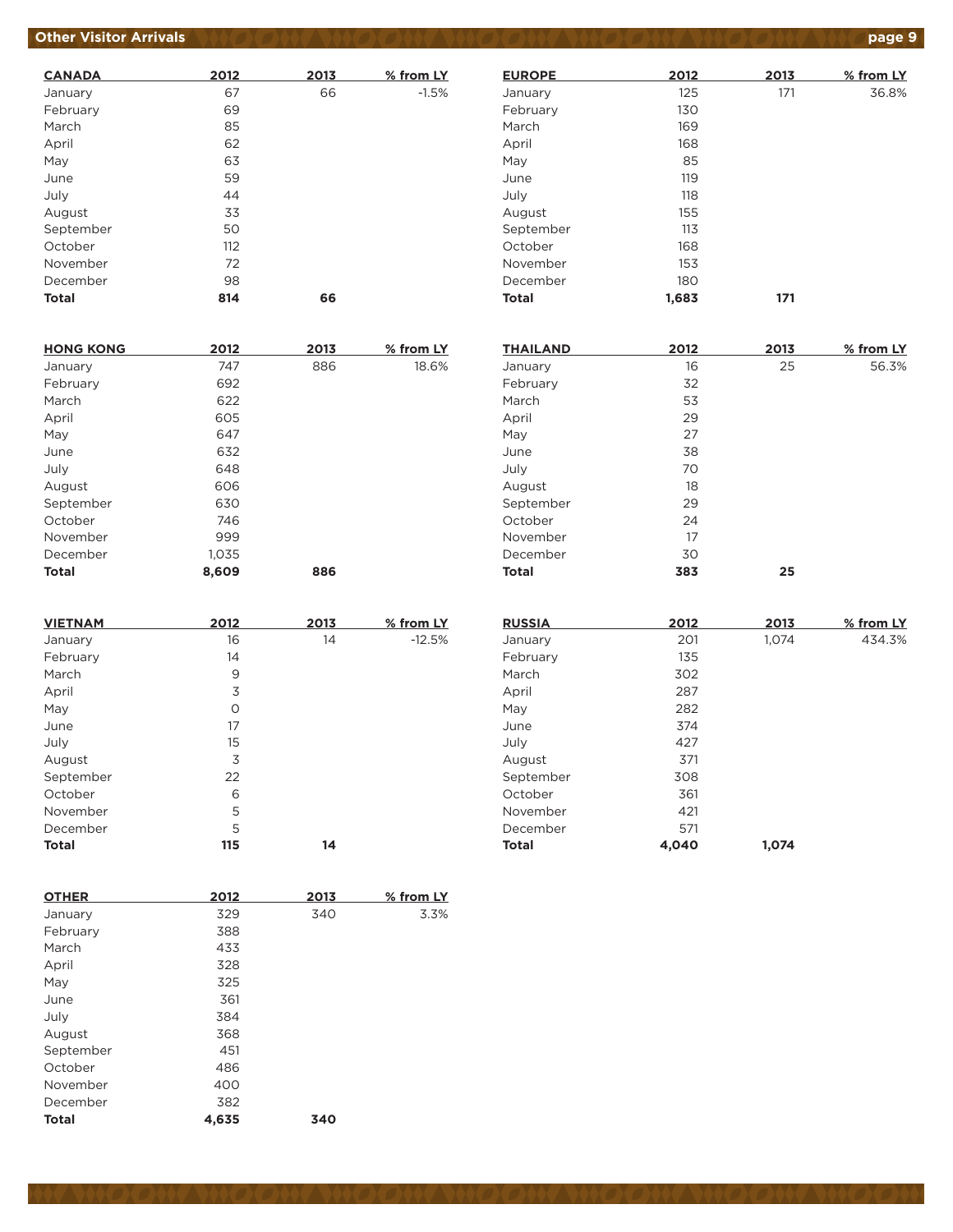#### **Monthly Visitor Arrivals, 2007-2013 page 10**

| <b>VISITOR ARRIVALS (AIR &amp; SEA)</b> | 2007      | 2008      | 2009      | 2010      | 2011      | 2012      | 2013    | % from LY |
|-----------------------------------------|-----------|-----------|-----------|-----------|-----------|-----------|---------|-----------|
| January                                 | 109,073   | 108,100   | 98,298    | 103,262   | 109,055   | 116,588   | 116,558 | 0.0%      |
| February                                | 106,999   | 104,350   | 93,455    | 109,321   | 110,839   | 112,129   |         |           |
| March                                   | 108,204   | 106,561   | 100,940   | 109,797   | 108,702   | 126,376   |         |           |
| April                                   | 90,385    | 86,887    | 80,706    | 82,756    | 70,894    | 87,806    |         |           |
| May                                     | 86,393    | 91,490    | 71,897    | 88,492    | 70,471    | 82,697    |         |           |
| June                                    | 99,277    | 94,882    | 60,100    | 85,635    | 75,693    | 94,948    |         |           |
| July                                    | 111,310   | 106,833   | 97,650    | 110,808   | 99,586    | 111,970   |         |           |
| August                                  | 128,923   | 104,879   | 103,577   | 120,149   | 120,788   | 131,988   |         |           |
| September                               | 92,364    | 83,298    | 92,126    | 106,515   | 100,433   | 112,342   |         |           |
| October                                 | 91,312    | 86,213    | 78,311    | 88,964    | 90,276    | 104,334   |         |           |
| November                                | 96,571    | 80,552    | 81,928    | 94,787    | 99,345    | 109,133   |         |           |
| December                                | 104,083   | 87,734    | 93,883    | 96,922    | 103,696   | 117,724   |         |           |
| <b>Calendar Year Total</b>              | 1,224,894 | 1,141,779 | 1,052,871 | 1,197,408 | 1,159,778 | 1,308,035 | 116,558 |           |
| % from LY                               | 1.1%      | $-6.8%$   | $-7.8%$   | 13.7%     | $-3.1%$   | 12.8%     |         |           |
| <b>Fiscal Year Total</b>                | 1,223,290 | 1,179,246 | 1,053,248 | 1,170,857 | 1,147,134 | 1,270,161 | 447,749 |           |
| % from LY                               | 0.5%      | $-3.6%$   | $-10.7%$  | 11.2%     | $-2.0%$   | 10.7%     |         |           |

|              |           | <b>AIR ARRIVALS</b> |           | <b>SEA ARRIVALS</b> |      |           |
|--------------|-----------|---------------------|-----------|---------------------|------|-----------|
|              | 2012      | 2013                | % from LY | 2012                | 2013 | % from LY |
| January      | 116,136   | 116,094             | 0.0%      | 452                 | 464  | 2.7%      |
| February     | 112,115   |                     |           | 14                  |      |           |
| March        | 125,318   |                     |           | 1,058               |      |           |
| April        | 87,470    |                     |           | 336                 |      |           |
| May          | 82,230    |                     |           | 467                 |      |           |
| June         | 94,920    |                     |           | 28                  |      |           |
| July         | 111,890   |                     |           | 80                  |      |           |
| August       | 131,952   |                     |           | 36                  |      |           |
| September    | 108,728   |                     |           | 3,614               |      |           |
| October      | 102,330   |                     |           | 2,004               |      |           |
| November     | 108,900   |                     |           | 233                 |      |           |
| December     | 116,652   |                     |           | 1,072               |      |           |
| <b>TOTAL</b> | 1,298,641 | 116,094             |           | 9,394               | 464  |           |

Source: Civilian air & sea and Armed Forces air arrivals. Customs & Agriculture Declaration Form, Customs & Quarantine Agency. Processed by the Guam Visitors Bureau. Armed Forces sea arrivals are compiled by the Navy Port Control until September 2008. Armed Forces sea arrivals by place of residence is not available. Monthly air and sea statistics illustrate Civilian and Armed Forces visitors. A detailed breakdown is available upon request. Note: r Revised, ppreliminary \*Does not include military sea arrivals.